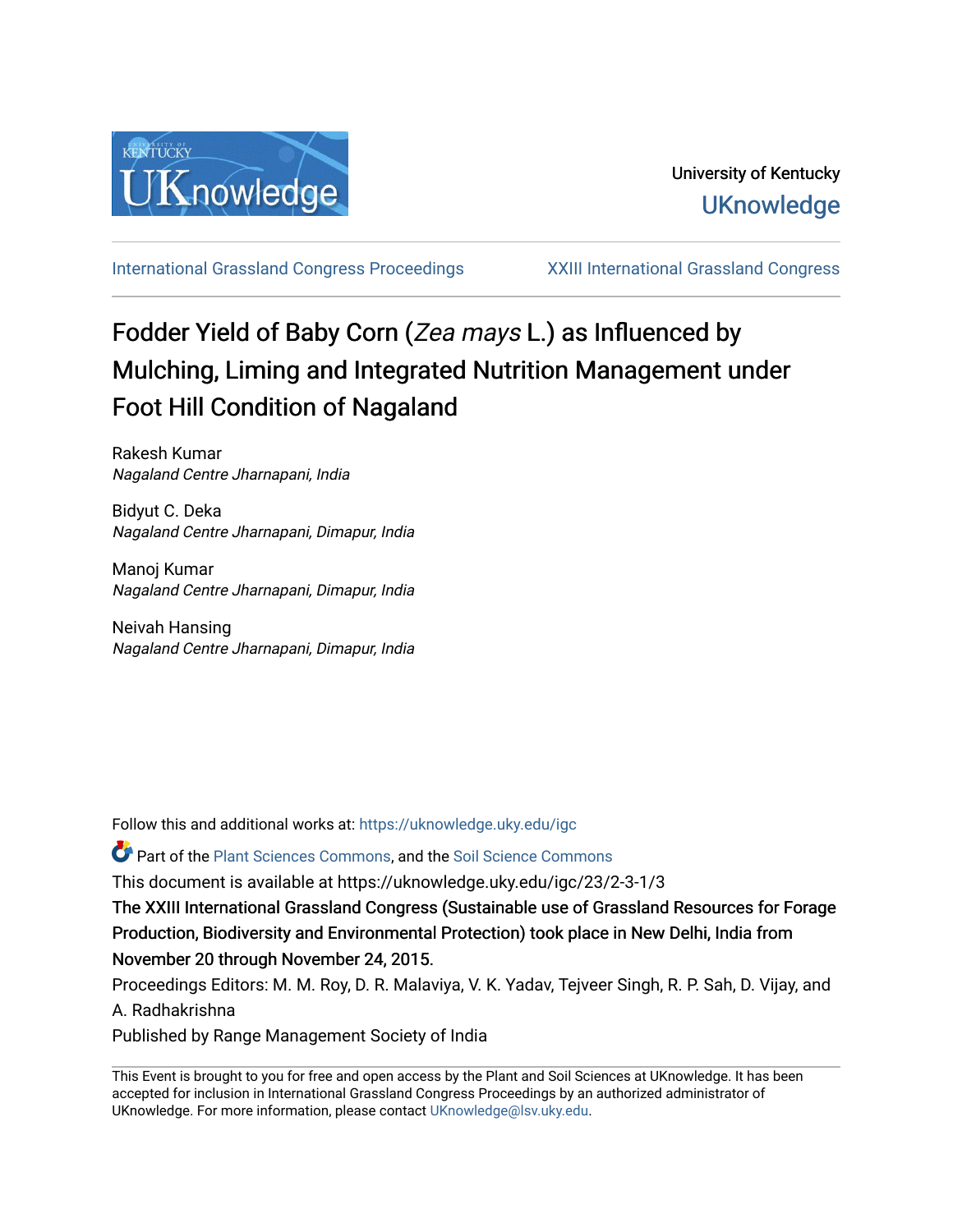Paper ID: 347 Theme 2. Grassland production and utilization Sub-theme 2.3. Soil-plant-animal-human interrelationships

# **Fodder yield of baby corn (***Zea mays* **L.) as influenced by mulching, liming and integrated nutrition management under foot hill condition of Nagaland**

**Rakesh Kumar\*, Bidyut C. Deka, Manoj Kumar and Neivah Hansing** ICAR Nagaland Centre Jharnapani, Dimapur, India

\*Corresponding author e-mail: [rakeshbhu08@gmail.com](mailto:rakeshbhu08@gmail.com)

**Keywords:** Baby corn, Green fodder yield, Integrated nutrition, Liming, Mulching

## **Introduction**

Baby corn (*Zea mays* L.) being one of the most important dual purpose crop is grown widely round the year for its cob as well as green fodder in India. It has an edge over the other cultivated fodder crops due to its higher production potential, wider adaptability, fast growing nature and excellent fodder quality free from toxicants. Baby corn production has been directly integrated with dairying farms in different countries because only 13-20% of fresh ear weight is used as human food and the rest (silk, husk and green stalk) can be used as excellent feed materials for milch ruminants to improve their productivity. By adopting the good agro-techniques, it is possible to produce 40-45 t/ha of fresh green fodder, which could raise a net income of Rs.  $40-45\times10^3$ /ha as such it may prove to be a boon for small and marginal farmers for improving their socio-economic conditions. Hence, the mulching, liming and balanced nutrient management is the key input to ensure the higher productivity in terms of baby corn and fodder under the foot hill condition of Nagaland.

## **Materials and Methods**

Field experiment was conducted at Research Farm of ICAR RC for NEH Region, Jharnapani, Nagaland during the two consecutive seasons of 2013 and 2014 in *kharif.* Soil of the experimental plot was sandy loam in texture, acidic in nature (pH 5.42), medium in soil organic carbon (0.71%), available  $\overline{P}$  (14.1 kg ha<sup>-1</sup>) and low in mineralizable N (201.2 kg ha<sup>-1</sup>) and available K (173.2 kg ha<sup>-1</sup>). Experiment was laid out in split plot design and replicated thrice. Treatment comprised of two levels of mulch *viz.* without mulch (control) and straw mulch and three levels of lime application in furrow *viz*. control, 0.5, and 1.0 t ha<sup>-1</sup> in main plot and four levels of nutrient management *i.e.* control, 100% RDF (IN), 75% RDF through inorganic (IN)  $+25\%$  RDN (ON) and 125% RDF (IN)  $+25\%$  RDN (ON) in sub plot. The organic source of nitrogen (ON) was farm yard manures (0.5% N, 0.2% P and 0.5% K) on N equivalent basis applied in one month before sowing the crop. Lime was applied in furrow two weeks prior to sowing as per the treatments. Baby corn hybrid HM-4 was sown with a seed rate of 40 kg ha<sup>-1</sup> at spacing of 40 cm  $\times$  20 cm. The recommended dose of N, P, K, S, Zn (100%) RDF; IN) represents 150-80-60-30-10 kg N, P, K, S, Zn ha<sup>-1</sup>. All the nutrients were applied as per treatment and source of N was urea whereas, P, K, S and Zn were applied through DAP, MOP, elemental sulphur and ZnO, respectively. Full doses of P, K, S and Zn and half of N were applied as basal and remaining half dose of N were top dressed in two equal splits at knee high and tassel emergence stages. Immature baby cobs were harvested within 2-3 days after silk emergence and same were weighed, dehusked and baby corn yield was recorded. After final picking, crop was harvested for green fodder and its yield was recorded. Data obtained for two years were pooled and statistically analyzed as per standard procedures.

# **Results and Discussion**

**Growth characters:** Growth attributes *viz.* plant height, number of green leaf and dry matter production/plant were found to increase significantly with straw mulch treatments as compared to control (Table 1). This is probably due to more availability of soil moisture under mulching during the critical cropping period (Chakraborty *et al.*, 2008).

Increasing levels of lime application from 0 to 1.0 t ha<sup>-1</sup> resulted in significant increase in all the growth attributes *i.e.*, plant height, number of leaf and dry matter production/plant (Table 1). This might be due to application of lime neutralizes the soil acidity and simultaneously increases the availability of P and other nutrients and suppresses the toxicity of Fe, Al and Mn.

Among the levels of integrated nutrition, application of  $125\%$  RDF (IN) + 25% RDF (ON) was recorded the maximum plant height, number of green leaf and dry matter production/plant and proved significantly superior over 75% RDF+25% RDN (ON) ,100% RDF (IN) and control (Table 1). This might be due to application of recommended dose of fertilizers with combined use of farm yard manures (FYM) resulted in higher nutrient uptake because it release sufficient amount of nutrient by mineralization at constant level during the cropping period (Brar *et al.,* 2001).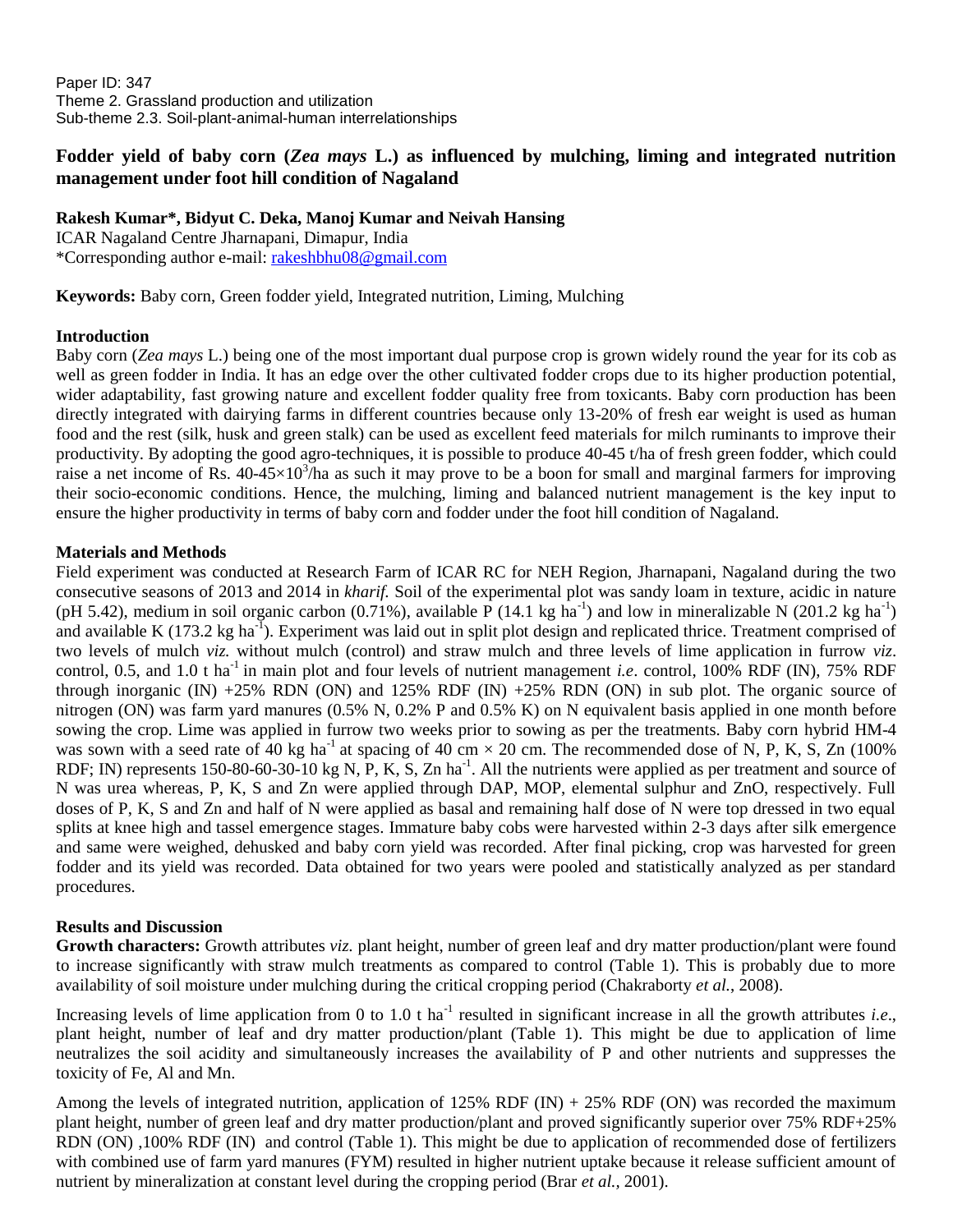**Baby cob, baby corn and green fodder yield**: Baby cob, baby corn and fodder yield were increased significantly with application of straw mulching over the control (Table 1). The yield differences in baby cob, baby corn and green fodder were 43.75, 28 and 30.46%, respectively with mulching over control. This may be attributed to higher moisture status and consequently to better water balance in plant system at reproductive stage in mulched plots, which resulted in higher growth and yield attributes of the crop.

From the data, it was noted that there was a significant difference in baby cob, baby corn and green fodder yield with increasing level of lime application up to  $0.5$  t ha<sup>-1</sup> and upper two levels did not touch the levels of significance (Table 1). Application of lime  $@ 1.0t$  ha<sup>-1</sup> increased the cob, corn and fodder yield significantly to the tunes of 15, 9.81 and 15.36%, respectively over the control. This might be due to  $Ca^{2+}$  meets the demand as well as creates favourable condition for better uptake of P; hence the liming is an important management practice in acid soil (Koacevic and Mitra, 2010).

Pooled analysis showed that baby cob, baby corn and green fodder yield were maximum with 125% RDF (IN) +25% (ON), which was 36.49, 21.82, 17.98% significantly higher, respectively over control. However, application of 75% RDF+25% RDF (ON) was recorded statistically similar in baby cob, baby corn and green fodder yield to 100% RDF (IN). Improvement in these yield parameters of crop may be attributed to the better nutrient availability and favourable effect on soil physical, chemical and biological properties under integrated nutrient management, resulting into higher yield (Jakhar *et al*., 2006).

| <b>Treatments</b>                   | <b>Plant</b><br>height<br>$(cm)$ | Green<br>leaves/<br><b>Plant</b> (No.) | Dry<br>matter/<br>Plant $(g)$ | Baby cob<br>yield<br>(t/ha) | Baby corn<br>yield<br>(t/ha) | <b>Green</b><br><b>Fodder yield</b><br>(t/ha) |
|-------------------------------------|----------------------------------|----------------------------------------|-------------------------------|-----------------------------|------------------------------|-----------------------------------------------|
| <b>Mulching</b>                     |                                  |                                        |                               |                             |                              |                                               |
| Control                             | 157.72                           | 13.06                                  | 127.21                        | 1.44                        | 8.50                         | 28.43                                         |
| Straw mulch                         | 174.35                           | 15.47                                  | 150.05                        | 2.07                        | 10.88                        | 37.09                                         |
| SEM+                                | 1.86                             | 0.36                                   | 1.55                          | 0.04                        | 0.13                         | 0.78                                          |
| $CD(P=0.05)$                        | 5.86                             | 1.15                                   | 4.87                          | 0.11                        | 0.40                         | 2.45                                          |
| Liming $(t/ha)$                     |                                  |                                        |                               |                             |                              |                                               |
| Control                             | 156.54                           | 12.13                                  | 123.69                        | 1.60                        | 9.18                         | 30.21                                         |
| 0.5                                 | 164.42                           | 14.53                                  | 137.01                        | 1.82                        | 9.82                         | 33.23                                         |
| 1.0                                 | 177.15                           | 16.13                                  | 155.19                        | 1.84                        | 10.08                        | 34.85                                         |
| SEM+                                | 2.28                             | 0.45                                   | 1.89                          | 0.04                        | 0.15                         | 0.95                                          |
| $CD (P=0.05)$                       | 7.17                             | 1.41                                   | 5.97                          | 0.14                        | 0.49                         | 2.99                                          |
| <b>Integrated nutrition</b>         |                                  |                                        |                               |                             |                              |                                               |
| Control                             | 150.74                           | 12.53                                  | 123.86                        | 1.48                        | 8.66                         | 29.86                                         |
| 100% RDF (IN)                       | 168.00                           | 14.69                                  | 143.51                        | 1.80                        | 9.64                         | 33.23                                         |
| $\overline{75\%}$ RDF + 25% RDF(ON) | 166.45                           | 14.03                                  | 139.33                        | 1.71                        | 9.91                         | 32.72                                         |
| 100% RDF (IN)+25% RDF(ON)           | 178.95                           | 15.82                                  | 148.82                        | 2.02                        | 10.55                        | 35.23                                         |
| SEM+                                | 1.95                             | 0.37                                   | 1.56                          | 0.04                        | 0.13                         | 0.64                                          |
| $CD(P=0.05)$                        | 5.60                             | 1.07                                   | 4.48                          | 0.13                        | 0.37                         | 1.85                                          |

**Table 1:** Effect of mulching, liming and integrated nutrition on growth and yield of baby corn (Poled data of 2 years)

#### **Conclusion**

Based on the above findings, it may be concluded that straw mulching with application of lime in furrow @ 1.0 t/ha and 125% RDF (IN)+25% RDF (ON) proved the best for getting higher baby corn and fodder productivity under the foot hill condition of Eastern Himalaya, India.

#### **References**

- Brar, B. S., N. S. Dhillon and H. S. Chhina. 2001. Integrated use of farmyard and inorganic fertilizers in maize (*Zea mays*  L.). *Indian Journal of Agricultural Sciences* 71 (10): 605–607.
- Chakraborty, D., S. Nagarajan, P. Aggarwal, V. K. Gupta, R. K.Tomar, , R. N. Garg, R. N. Sahoo, A. Sarkar, U. K. Sundara Chopra, K. S. Sarma and N. Kalra. 2008. Effect of mulching on soil and plant water status and growth and yield of wheat (*Triticum aestivum* L.) in a semi-arid environment. *Agricultural Water Management* 95: 1323- 1334.